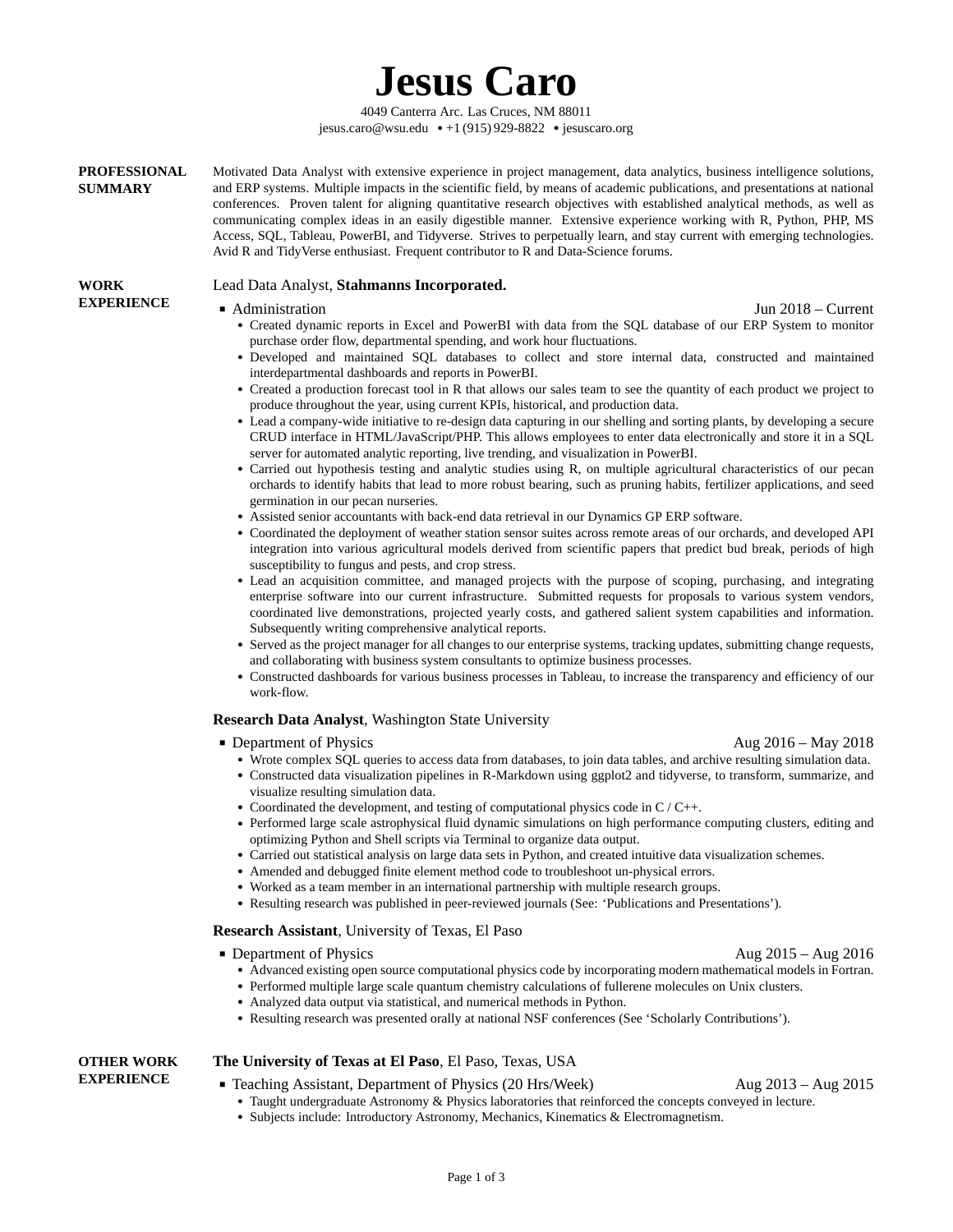# **[Washington State University](https://physics.wsu.edu)**, Pullman, Washington, USA

● Thesis: Effects of Neutron Star Equations of State

**EDUCATION [Washington State University](https://physics.wsu.edu/)**, Pullman, Washington, USA

on Black Hole Neutron Star Mergers ● Advisor: Prof. Matthew Duez

- Teaching Assistant, Department of Physics (20 Hrs/Week) Aug 2017 May 2018
	- Taught introductory astronomy laboratory sections for non-science majors.
	- Subjects include: Retrograde motion, Phases of the moon, Constellations, Spectral Laws.

● Focus: General Relativity, Computational Physics, Numerical Methods, Data Analysis.

|                                                   | • Cumulative GPA: 3.46 / 4.00                                                                                                                                                                                                                                                                                                                                                                                                                      |
|---------------------------------------------------|----------------------------------------------------------------------------------------------------------------------------------------------------------------------------------------------------------------------------------------------------------------------------------------------------------------------------------------------------------------------------------------------------------------------------------------------------|
|                                                   | University of Texas, El Paso, El Paso, Texas, USA<br>• B.S. in Physics<br>Aug 2013 - May 2016<br>• Regular Dean's list Recipient.<br>• Cumulative GPA: 3.41 / 4.00                                                                                                                                                                                                                                                                                 |
| <b>PUBLICATIONS &amp;</b><br><b>PRESENTATIONS</b> | <b>ACADEMIC PUBLICATIONS</b><br>1. Systematic effects from black hole-neutron star waveform model uncertainties on the neutron star<br>equation of state<br>Kabir Chakravarti, Anuradha Gupta, Sukanta Bose, Matthew D. Duez, Jesus Caro, Wyatt Brege,<br>Francois Foucart, Shaon Ghosh, Koutarou Kyutoku<br>Physical Review D, Sep 2018.                                                                                                          |
|                                                   | 2. Black hole-neutron star mergers using a survey of finite-temperature equations of state<br>Wyatt Brege, Matthew D. Duez, Francois Foucart, M. Brett Deaton, Jesus Caro, Daniel A.<br>Hemberger, Lawrence E. Kidder<br>Physical Review D, Sep 2018.                                                                                                                                                                                              |
|                                                   | 3. Gravitational wave forms from SpEC simulations : neutron star-neutron star and low-mass black<br>hole-neutron star binaries<br>Francois Foucart, Matthew D. Duez, Tanja Hinderer, Jesus Caro, Andrew R. Williamson<br>Physical Review D, Jan 2019.                                                                                                                                                                                              |
|                                                   | <b>CONFERENCES</b>                                                                                                                                                                                                                                                                                                                                                                                                                                 |
|                                                   | 1. J. Caro, Implementing SOGGA & SOGGA11 Into NRLMOL. NSF Partnership for Research<br>Education In Materials UTEP-UCSB Conference., Santa Barbara, California, USA, Nov 2015.<br>2. J. Caro, Energetics And Spin Multiplicities In FeO 4 Isomers Utilizing A Strongly Constrained<br>And Appropriately Normed Meta-GGA Functional. NSF Partnership in Research Education In<br>Materials Summer Conference 2016, San Marcos, Texas, USA, Jul 2016. |
| <b>AWARDS &amp;</b><br><b>SCHOLARSHIPS</b>        | • RADS Fellow, Washington State University,<br>$2016 - 2017$<br>Fully funded one year fellowship, that allows graduate students to pursue research during their first year.<br>• NASA Space Grant Fellowship, Washington State University NASA Consortium,<br>Feb 2017<br>A grant to conduct research in the astrophysical field during the summer of 2017.                                                                                        |
| <b>LANGUAGES</b>                                  | ■ English: Native language.<br>• Spanish: Fluent (speaking, reading, writing).                                                                                                                                                                                                                                                                                                                                                                     |
| <b>SKILLS</b>                                     | R, Python, C++, Numpy, Linux, Shell/Bash Scripting, Excel, PowerBI, Tableau, SQL, Dynamics GP, Data<br>Analytics, MS Access, TidyVerse                                                                                                                                                                                                                                                                                                             |

■ M.S. in [Physics](https://physics.wsu.edu/) Aug 2016 – May 2018